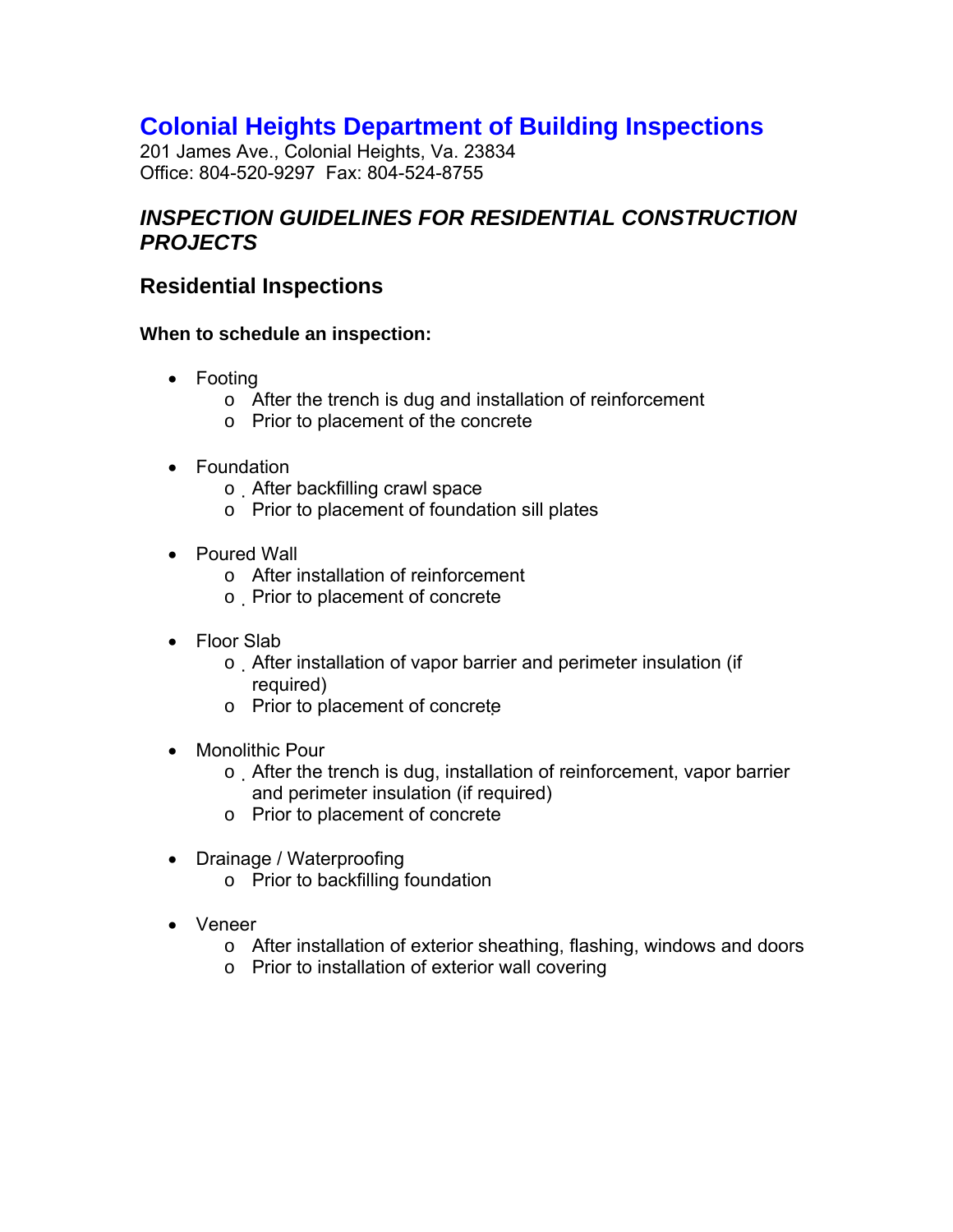- Framing
	- o After approval of all sub-trade rough-ins
	- o Prior to concealment (hanging drywall)
- Fireplace Masonry
	- o After smoke chamber has been constructed
	- o Prior to completion of the chimney above smoke chamber
- Insulation
	- o After framing inspection
	- o Prior to concealment
- Final
	- o After all sub-trade final inspections and other required departmental inspections have been approved
- Final Pool
	- o After all work has been completed and electrical final approval
- Barrier
	- o After the pool has been completed

### **Footing Design and Inspection:**

*(Have City approved plans on site.)* 

#### **Minimum Standard Footing Policy for New Dwellings, and Additions and Attached Garages with habitable space:**

A **soil analysis** and an **engineered footing design** developed by a Virginia Registered Professional Engineer shall be submitted with the building permit application for all new residential single family dwellings or additions with habitable space.

**Exception 1:** An **engineered footing design** is not required for new single family dwellings where the soil analysis indicates a low shrink swell potential and the footing is constructed in accordance with the minimum standard footing and foundation design listed in Exception #2

**Exception 2:** A **soil analysis and engineered footing design** are not required for additions with habitable space that are located outside of the areas designated as shrink swell soils policy areas and that are constructed in accordance with the following minimum standard footing and foundation design: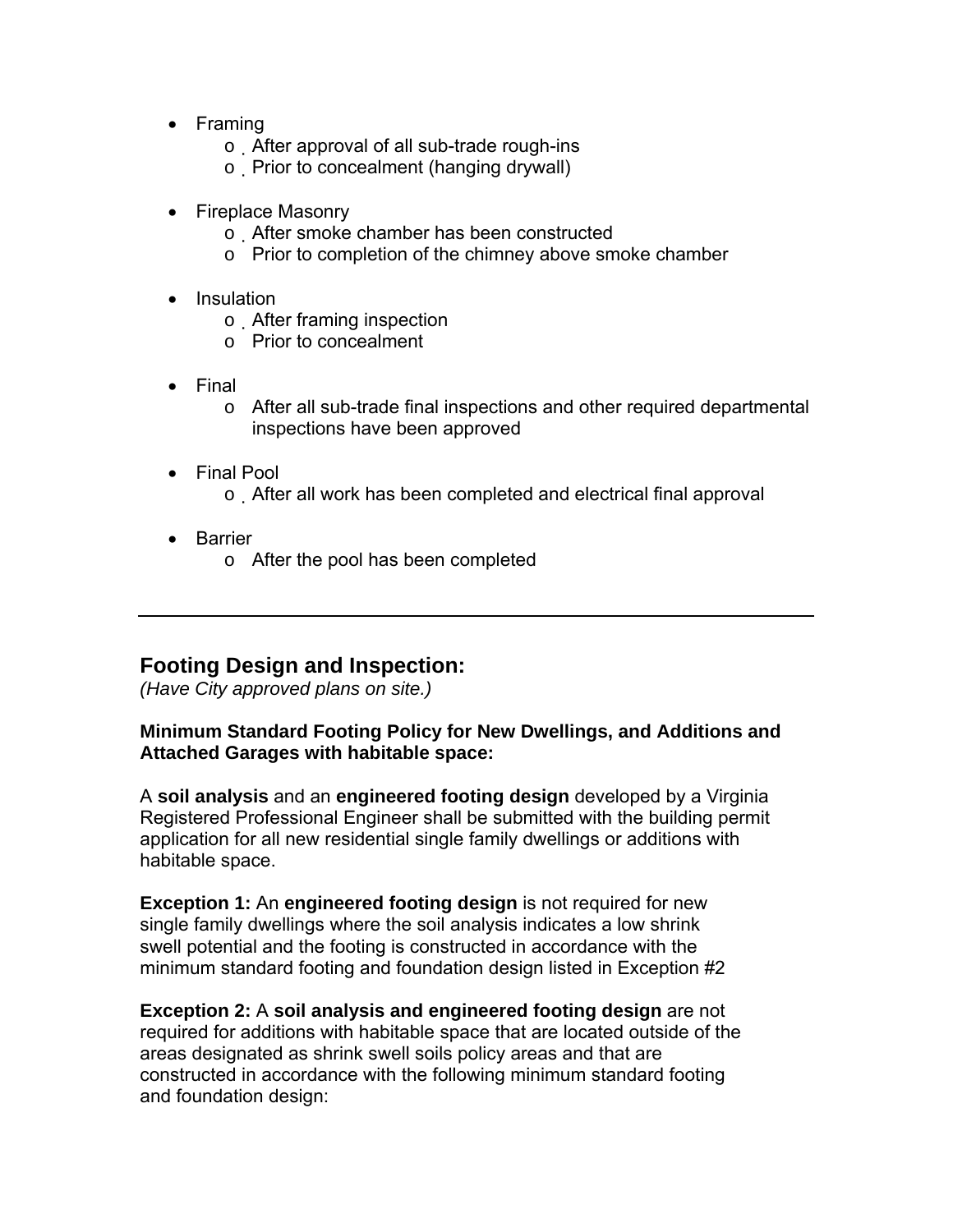1. Minimum footing depth to the bottom of the footing shall be 24 inches.

2. The minimum footing width shall be 16 inches.

3. Minimum thickness of concrete footing shall be 10 inches.

4. Two continuous  $#4$  ( $\frac{1}{2}$  inch) reinforcing bars shall be provided throughout the footing. All reinforcing steel shall be secured in place and lapped a minimum of 12 inches where spliced, and shall be supported and anchored with metal stakes and/or chairs which provide a minimum of 3 inches clearance from the sides and bottom of the excavation. Clay brick or CMU blocks shall not be used for support and/or anchors.

5. The minimum overlap at all footing steps shall be two times the footing thickness.

6. Footings supporting interior piers shall be continuous and tied into the exterior footings. This requirement shall not apply to basement column footings or isolated interior fireplace footings.

#### **Minimum Standard Footing Policy for Sheds Over 256 Square Feet and Detached Garages Without Living Space:**

- 1. Minimum depth to the bottom of the footing trench shall be 18 inches.
- 2. Minimum thickness of concrete footing shall be 8 inches.
- 3. The minimum footing width shall be 12 inches. (one story only)

4. Reinforcement bars are optional.

Note: Sheds less than 256 square feet in area may be supported by structural elements of 'ground-contact' pressure treated material that is in direct contact with firm, level soil. Such sheds shall be anchored to withstand applicable wind loads.

### **Minimum Standard Footing Policy for Decks:**

1. Minimum depth to the bottom of the footing trench shall be 18 inches.

2. Minimum thickness of concrete footing shall be 8 inches

3. The minimum footing dimensions shall be 12 inches by 12 inches. (A 12" X 12" X 8" solid concrete pier block may be used in place of the concrete footing.)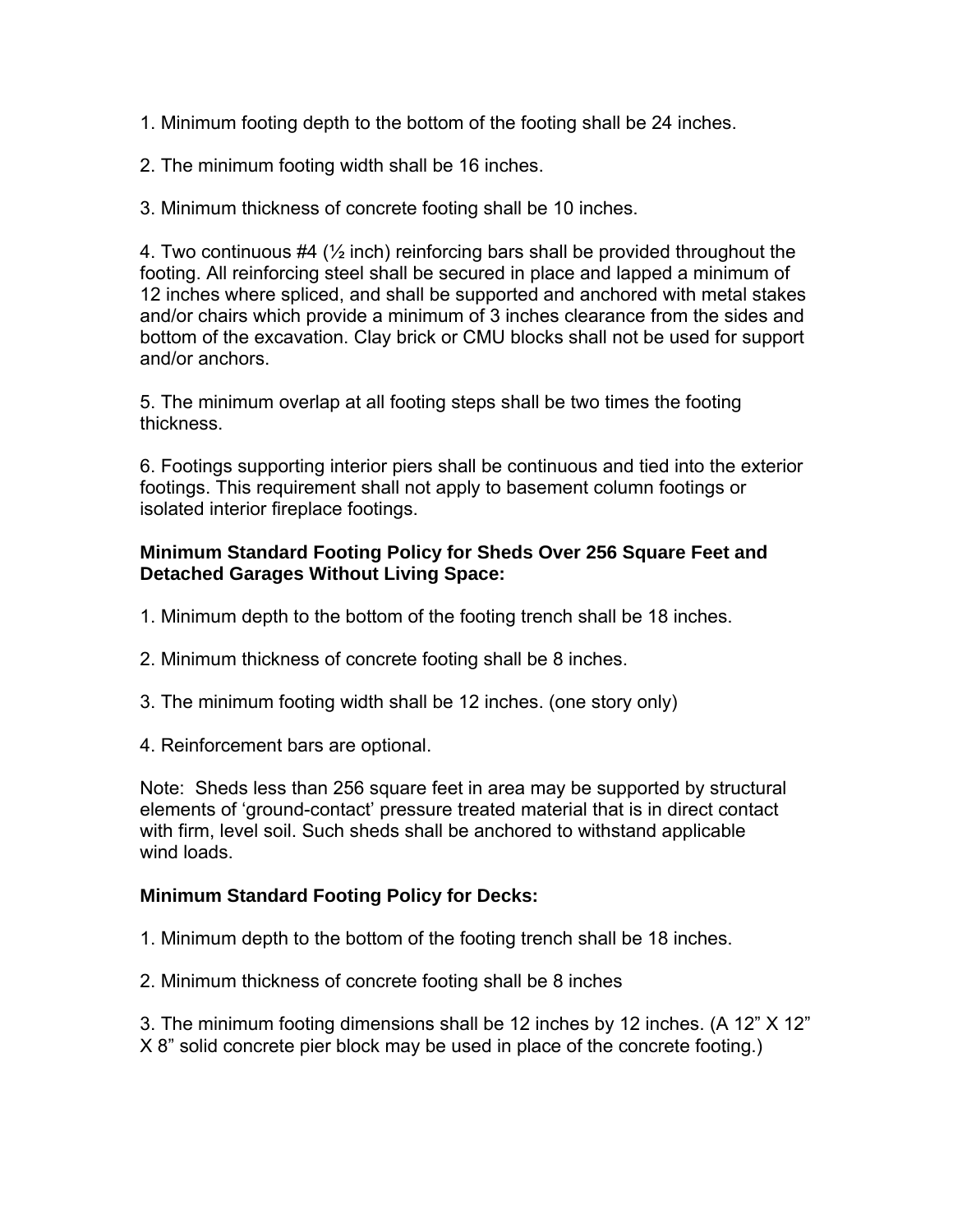#### **Minimum Standard Footing for Rooms Constructed Over Existing decks:**

The existing footing shall be excavated to allow the inspector to verify that it is adequate to support the additional construction.

### **Poured Wall Inspection:**

*(Have City approved plans on site.)* 

This is an inspection of wall forms to confirm that they are erected according to the engineer's design. The procedures are the same for each inspection although each design may be different depending on the size of the wall and the detail of horizontal and vertical reinforcing rods. The base of the wall is checked to make sure reinforcement is properly set and that the dowels from the footing are inside the forms. All reinforcement bars must be in place and secured to prevent their movement. A projection inspection may be performed at the same time. A foundation inspection is done after the walls are poured and the forms have been taken down. A visual check is made to verify the wall's integrity and to verify that anchor bolts are set correctly. An engineer's design is required for the wall when the soil is classified as having other than a low potential for shrink-swell.

## **Drainage System / Waterproofing Inspection:**

*(Have City approved plans on site.)* 

1. Waterproofing and a drainage system are required for all basements, storage spaces or habitable spaces below grade.

2. A drainage system is required when the inside grade of a crawl space foundation is lower than the finished outside grade.

#### **Drainage system for crawl spaces:**

1. Interior drains consist of draintile (usually 4 inch corrugated, perforated plastic pipe) installed below grade along the inside of the foundation wall. Also, crushed stone or gravel is placed below and above the draintile.

2. Exterior drains are installed on the top of the footing. Install 2 inches of crushed stone or gravel on top of the footing projection, then place the draintile and then an additional 6 inches of crushed stone or gravel on top of the draintile. Cover with a filter cloth.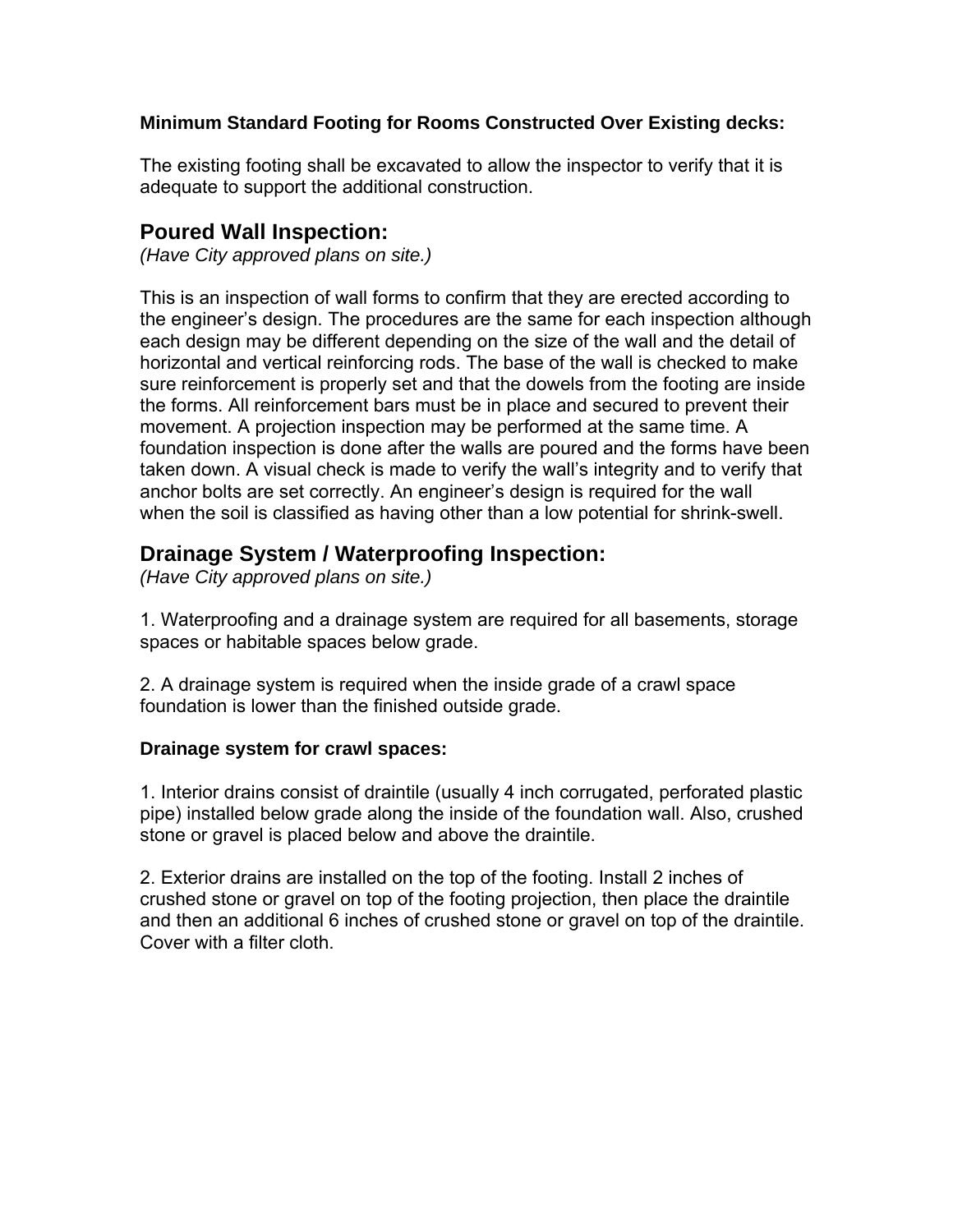#### **Waterproofing for basements and habitable spaces:**

The walls of the basement are required to have a coating of 3/8 inch Portland cement and a layer of a bituminous coating. Install a protective membrane over the coating, normally 6 mil plastic, to protect coating during backfill. Also, there are several approved, commercially available waterproofing systems available. Gravel and draintile requirements are the same as for an exterior crawl space drain.

#### *Note: Drains must be run to daylight and drain by gravity.*

### **Floor Slab Inspection:**

*(Have City approved plans on site.)* 

1. The area must be free of all vegetation, topsoil and foreign material.

2. Fill material must be free of vegetation and foreign material. The fill shall be compacted to assure uniform support, and shall not exceed 24 inches for clean sand or gravel and 8 inches for earth. If the fill exceeds these limits, an engineer's design is required.

3. The fill material must be a minimum of 4 inches thick.

4. A vapor retarder must be placed on top of the fill, except for garages, sheds, driveways, sidewalks, patios or other areas not likely to be heated later.

### **Monolithic Pour Inspection:**

*(Have City approved plans on site.)* 

This is a footing and a floor slab placed at the same time. Usually a monolithic pour is used for detached garages and sheds. It has the same requirements as footing and floor slab previously addressed.

### **Veneer Inspection:**

*(Have City approved plans on site.)* 

1. Sheathing must be nailed or stapled properly. Nail heads or staple crowns must not penetrate the sheathing surface. Braced wall panels and braced wall lines must be installed according to the approved plans.

2. If non-structural sheathing is being used, an approved wind bracing plan will be required and must be installed according to the approved plans.

3. The top and sill of all window and door openings must be flashed. Jamb flashing, if required by the window or door manufacturer, must be installed.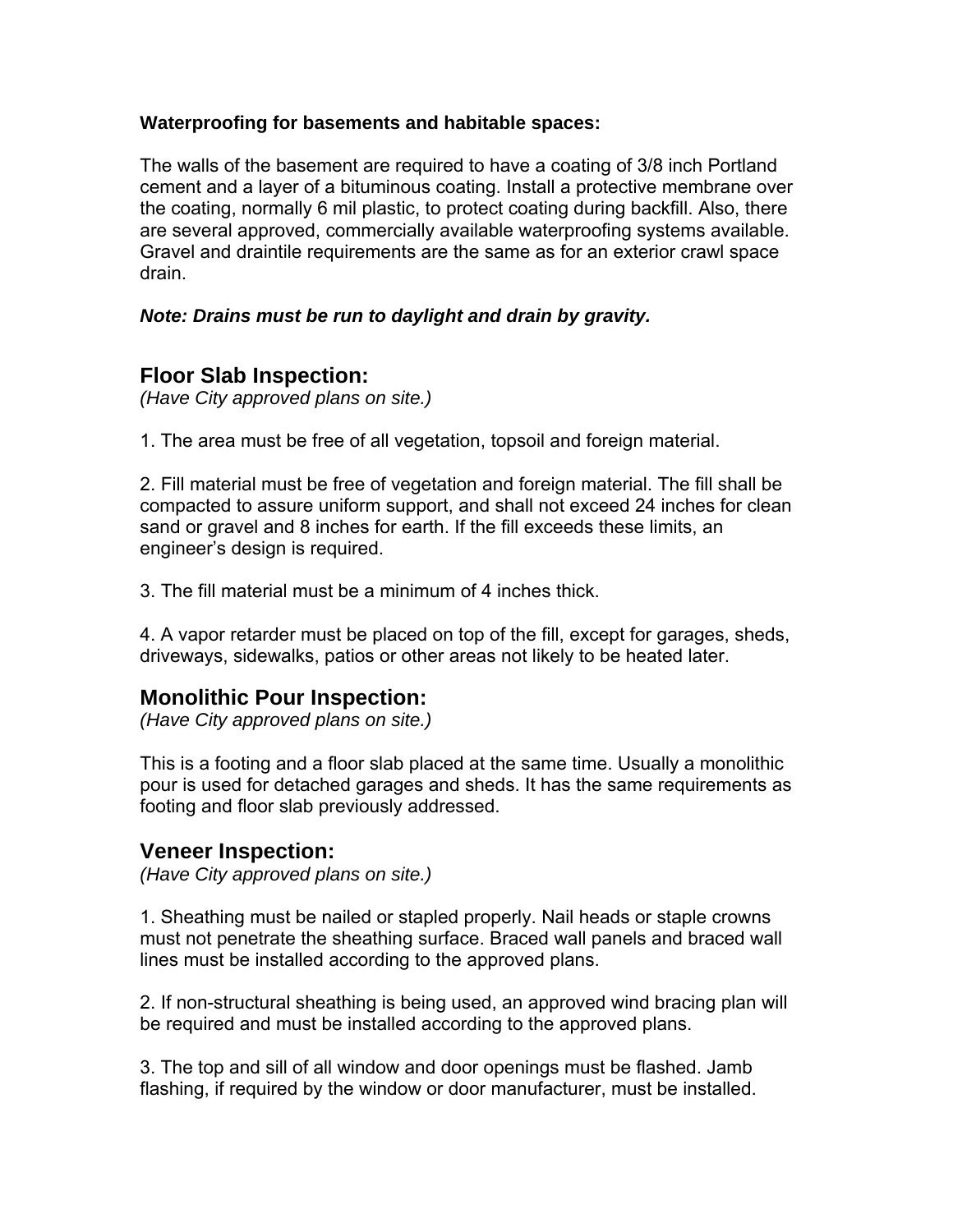4. Exposed, non-treated wood studs and bands located behind masonry or stone veneer shall be covered with asphalt saturated building paper (building felt) or approved house wrap.

5. Bands, rim joists and sill plates abutted by decks, porches, steps, stoops and landings must be pressure treated.

6. Flashing is required where any exterior appurtenance is attached and where concrete or mortar abut a band or rim joist.

7. Weep holes and flashing are required for brick veneer above and below window and door openings, and beneath the first course of masonry above the foundation wall.

*Note: Bright aluminum is not permitted for flashing; galvanized steel, coated aluminum or heavy vinyl are permitted to be used.* 

### **Masonry Fireplace Inspection:**

*.* 

1. The fireplace and its chimney must be constructed on footings of reinforced concrete at least 12 inches thick that extend at least 6 inches beyond each side and back of the fireplace.

2. After the firebox, smoke chamber and air inlet have been built, a throat inspection is required. The first flue liner may be set at the time of inspection. The fireplace must be constructed of solid masonry; the sides and back walls of the firebox when lined with firebricks must not be less than 8 inches. An unlined firebox must be 10 inches thick of solid masonry. Joints between fire brick must not exceed  $\frac{1}{4}$  inch. The rear wall of the smoke chamber must not be less than 6 inches thick and parged with mortar on all sides. A 2-inch clearance from combustibles must be maintained.

3. The chimney must terminate at least 2 feet higher than any portion of the building within 10 feet, but it must not be less than 3 feet above the point where the chimney passes through the roof. The hearth extension shall be of noncombustible material. It must extend at least 16 inches in front and 8 inches on each side of a fireplace opening that is less than six square feet in size. If the fireplace opening is greater than six square feet, the hearth must extend a minimum of 20 inches in front and 12 inches on each side. Woodwork, mantle or other combustible materials must not be placed within 6 inches of a fireplace opening; wood may project 1/ 8-inch for each 1 inch of distance from the opening within 12 inches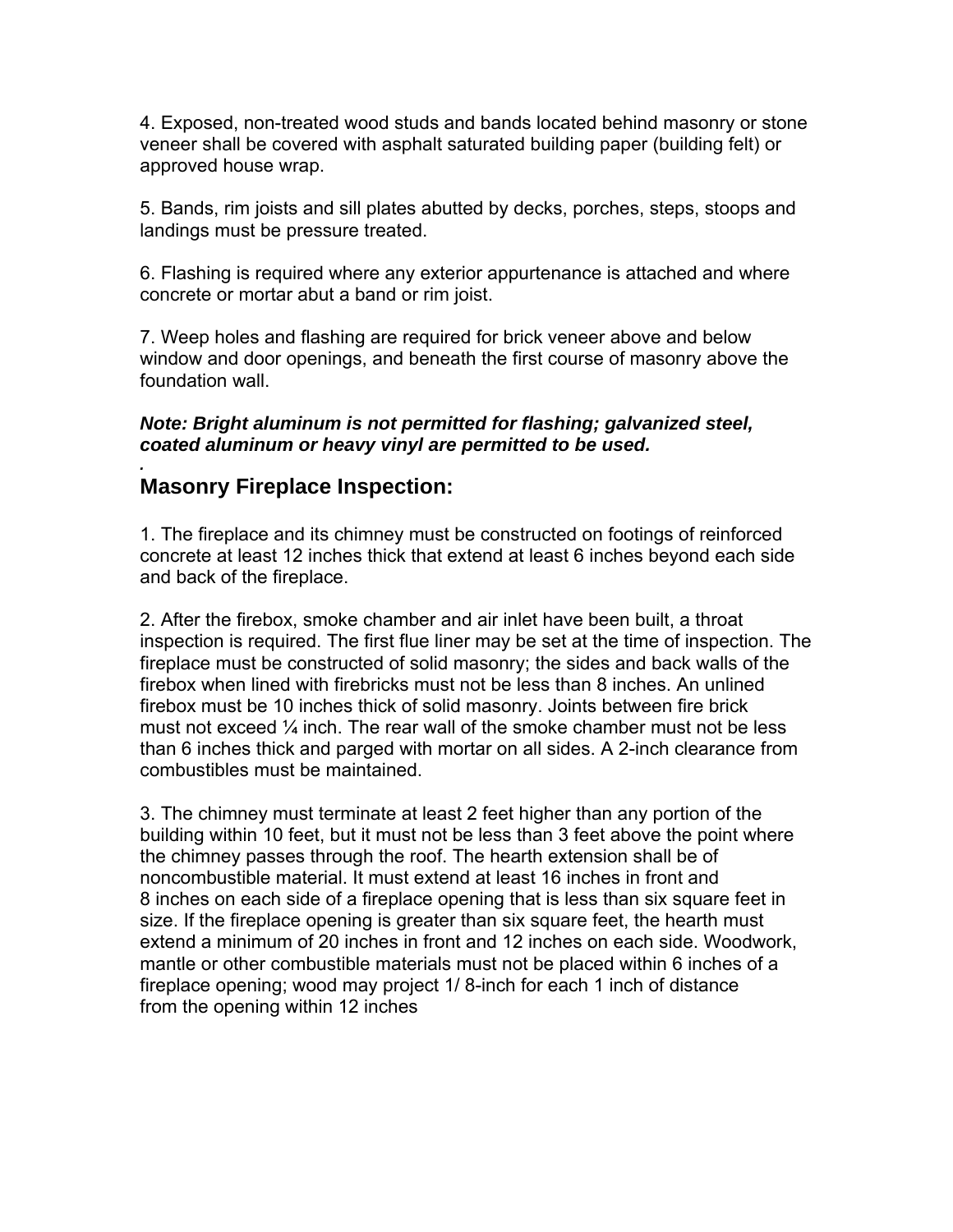### **Framing Inspection:**

*(Have City approved plans on site.)* 

1. All sub-trade rough-ins (plumbing, gas, mechanical and electrical) must be inspected and approved prior to the framing inspection.

2. If you have a masonry fireplace, the throat must have been inspected and then the fireplace completed prior to the framing inspection.

3. The building must be dried in. The ice shield and roof shingles must be complete and all doors and windows set.

4. All structural members, their sizes, spans and method of attachment are to be in accordance with the code and as shown on the approved plans.

5. Any framing member that has been cut or notched beyond allowances must be reinforced.

6. Every dwelling must have at least one side hinged exit door with the minimum dimensions of 3 feet wide by 6 feet 8 inches high. Every sleeping room (i.e., any room with a clothes closet) must have a window with the net clear opening of 5.7 square feet (5 square feet if the floor of the room in which the window is located is a grade level floor.). The window sill, as measured from the inside, shall be not more than 44 inches above the finished floor.

7. Glazing of windows and doors that are in hazardous locations must be safety glazing.

8. Fire blocking shall be in place. ( At soffits, stairs, penetrations between levels.)

9. Stairs must be installed. The maximum tread rise shall be 8 1/4 inches. The minimum tread depth shall be 9 inches. Open risers are permitted, provided the opening between treads does not permit the passage of a 4 inch diameter sphere.

10. All attic areas shall be ventilated. Any attic area of at least 30 inches in height must have an access opening of 22-inches by 30-inches. A larger opening is required when equipment is located in the attic.

11. All wood sills that rest on concrete or masonry exterior walls and are less than 8 inches from exposed earth must be pressure treated.

12. Pre-fab fireplaces must be installed and will be inspected during the framing inspection. The manufacturer's installation instructions must be on site. The fireplace and chimney/vent must be installed according to the manufacturers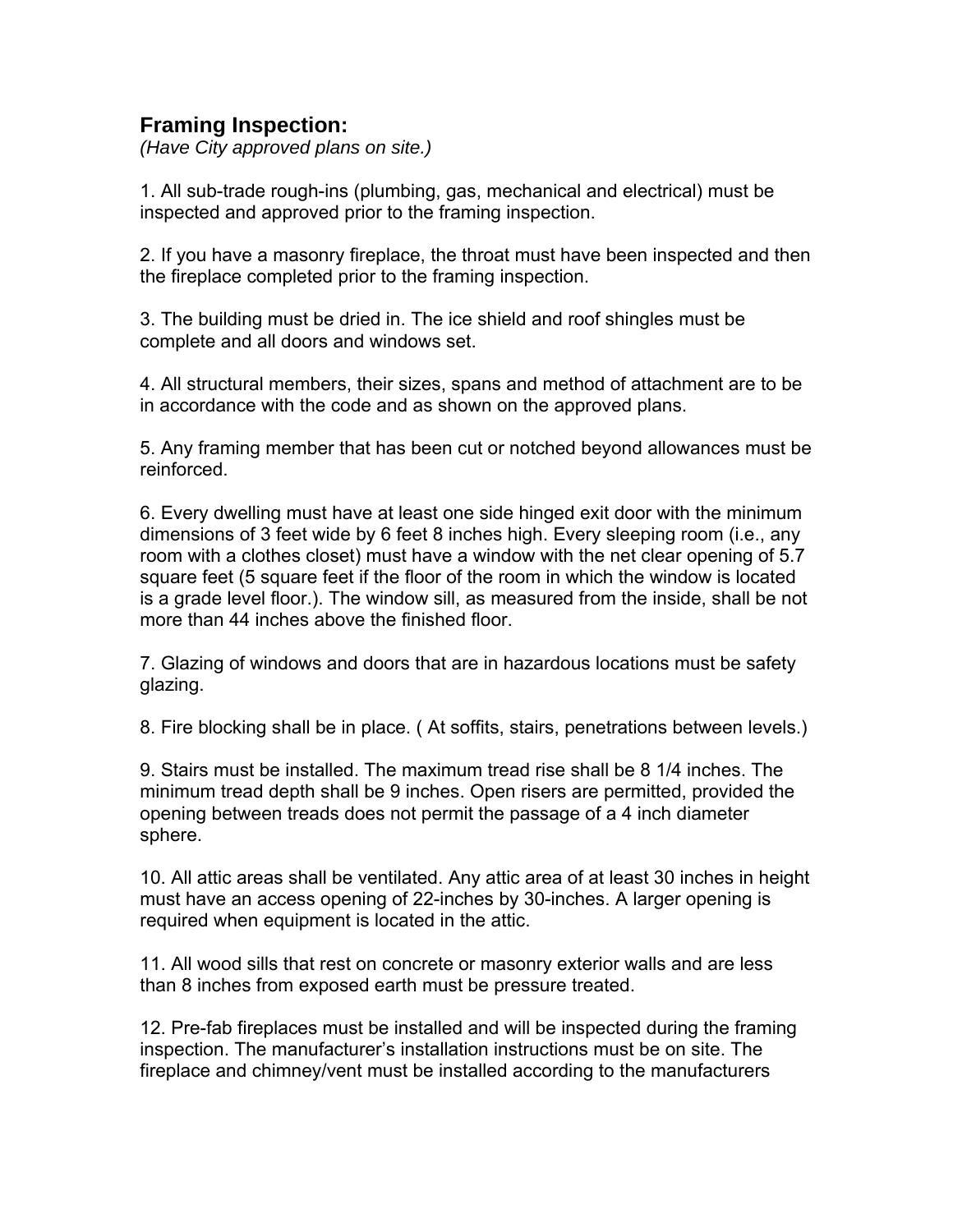instructions and listing. The unit shall be secured to the framing members to provide clearance to combustible materials not less than set forth in the listing. The chimney/vent sections must be installed to provide proper clearance to combustibles and if the chimney/vent extends through a floor, ceiling or wall, a factory furnished fire stop and spacers must be installed. The hearth extension shall be of noncombustible material. It must extend not less than 16 inches in front of and at least 8 inches beyond both sides of the fireplace. The termination of chimney/vent and installation of the mantel must be accordance with the manufacturer's instructions.

### **Insulation Inspection:**

*(Have City approved plans on site.)* 

The framing inspection shall be approved prior to the insulation inspection. An exception is on additions and renovations when framing and insulation inspection can be done together. All exterior sidewalls and any nonaccessible ceilings must be insulated and inspected before concealment.

- 1. Minimum R-values of insulation shall be:
	- o Sidewalls R-13
	- o Basement Wall R-8
	- o Flat Ceiling R-38
	- o Sloped Ceiling R-38
	- o Under-floor R-19 (R-38 if the under-floor space is exposed to outside air.)
	- o Crawl Space Wall R-10 (non-vented crawl)
	- o Slab Perimeter R-5
	- o Under Cantilevers R-38

2. Insulation behind tubs and showers shall be installed before installing the unit(s).

3. Areas around doors and window frames shall be sealed; insulate around fireplace and chimney.

4. The space occupied by outside band boards between stories shall be insulated.

5. Ceiling insulation must not abut the underside of the roof sheathing (plywood). A one inch air space must be maintained in this location.

6. An approved vapor retarder must face the conditioned (warm-in-winter) side and be fastened or taped to each stud. Torn or missing vapor retarders must be repaired or replaced.

7. Insulation behind pre-fab fireplaces must have an approved fire-retardant vapor retarder. (i.e.; a flame spread rating not to exceed 25 and a smoke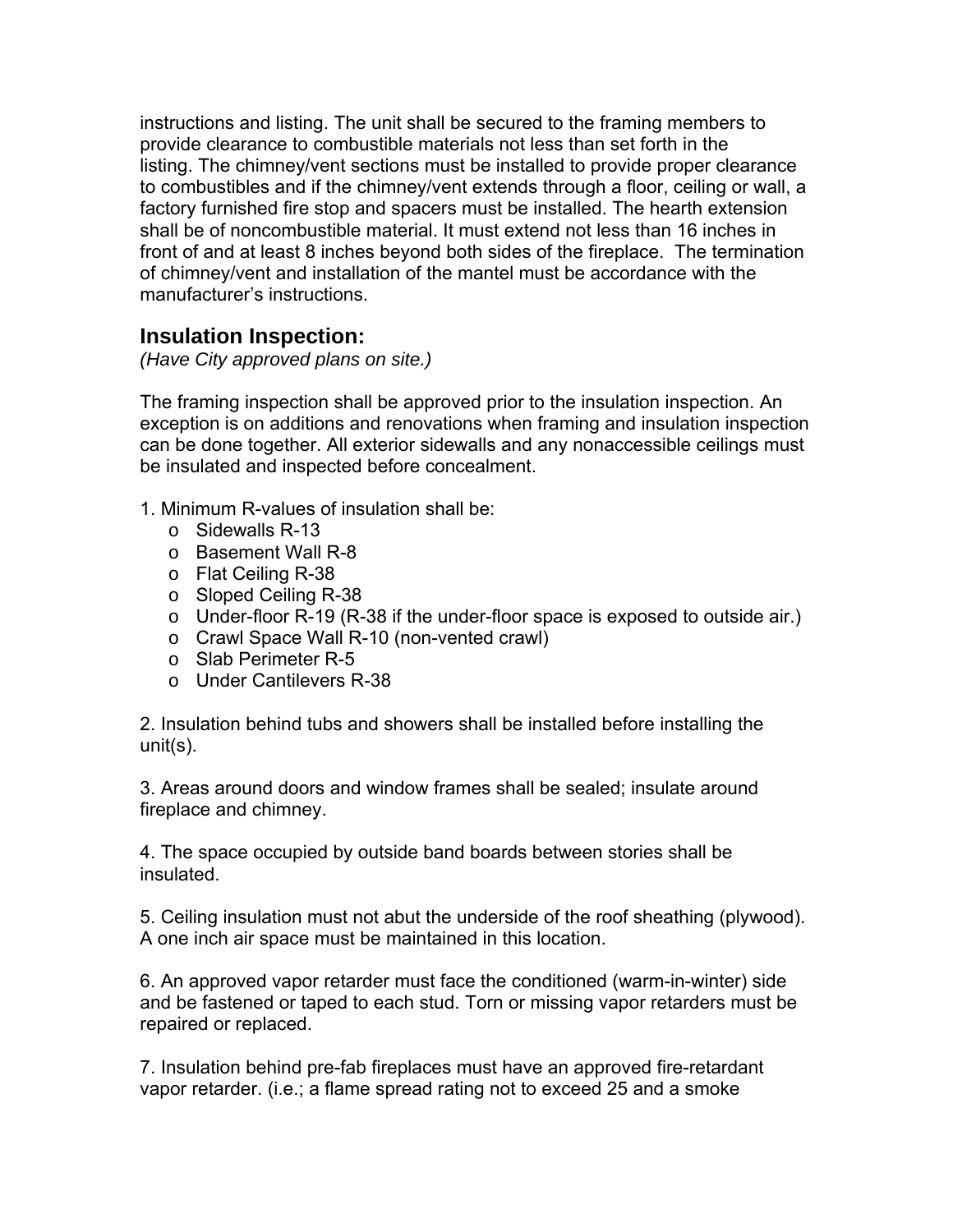developed rating not to exceed 450)

8. Batt type insulation must be marked with its R-value. The depth of blown-in attic insulation must be indicated by depth markers, provided for every 300 square feet of area.

### **Final Inspection:**

*(Have City approved plans on site.)* 

1. Handrails are required for stairways having four or more risers, and the height of the handrails shall be 34 to 38 inches measured vertically from the nosing of the stair tread.

- o (Type I handrails): Handrails with a circular cross-section shall have an outside diameter of at least 1¼ inches and not greater than 2 inches. If the handrail is not circular, it shall have a perimeter dimension of at least 4 inches and not greater than  $6\frac{1}{4}$  inches with a maximum cross section dimension of 2 ¼ inches.
- $\circ$  (Type II handrails): Handrails with a perimeter greater than 6  $\frac{1}{4}$  inches shall provide a graspable finger recess area on both sides of the profile. The finger recess shall begin within a distance of  $\frac{3}{4}$  inches measured vertically from the tallest portion of the profile and achieve a depth of at least 5/16 inches within 7/8 inches below the widest portion of the profile. This required depth shall continue for at least 3/8 inches to a level that is not less than 1 ¾ inches below the tallest portion of the profile. The minimum width of the handrail above the recess shall be 1¼ inches to a maximum 2 ¾ inches. Edges shall have a minimum radius of .01 inches.

2. Guardrails are required for open sides of stairways and around porches, balconies or raised floors surfaces when the distance to the ground or to another floor is more than 30 inches. Intermediate rails or ornamental rails of a guardrail must be constructed so they do not allow a 4-inch sphere to pass between them, except that required guardrails for stairs shall not allow passage of a 4 3/8 inch sphere. Required guardrails for balconies or raised floors must not be less than 36 inches in height. A guardrail, when being used as a handrail, for an open side of a stairway must not be less than 34 nor more than 38 inches in height measured vertically from the leading edge of the tread.

3. A stairway shall not be less than 36 inches in clear width at all points above the handrail. The headroom in all parts of the stairway must not be less than 6 feet 8 inches measured vertically from the plane of the tread nosing. The steps must have a minimum tread depth of 9 inches (from nosing to nosing) and a maximum rise height of 8 1/4 inches; variations of tread depth or rise height within the flight of stairs shall not vary more than 3/8 of an inch. Open risers are permitted, provided the opening between treads does not permit the passage of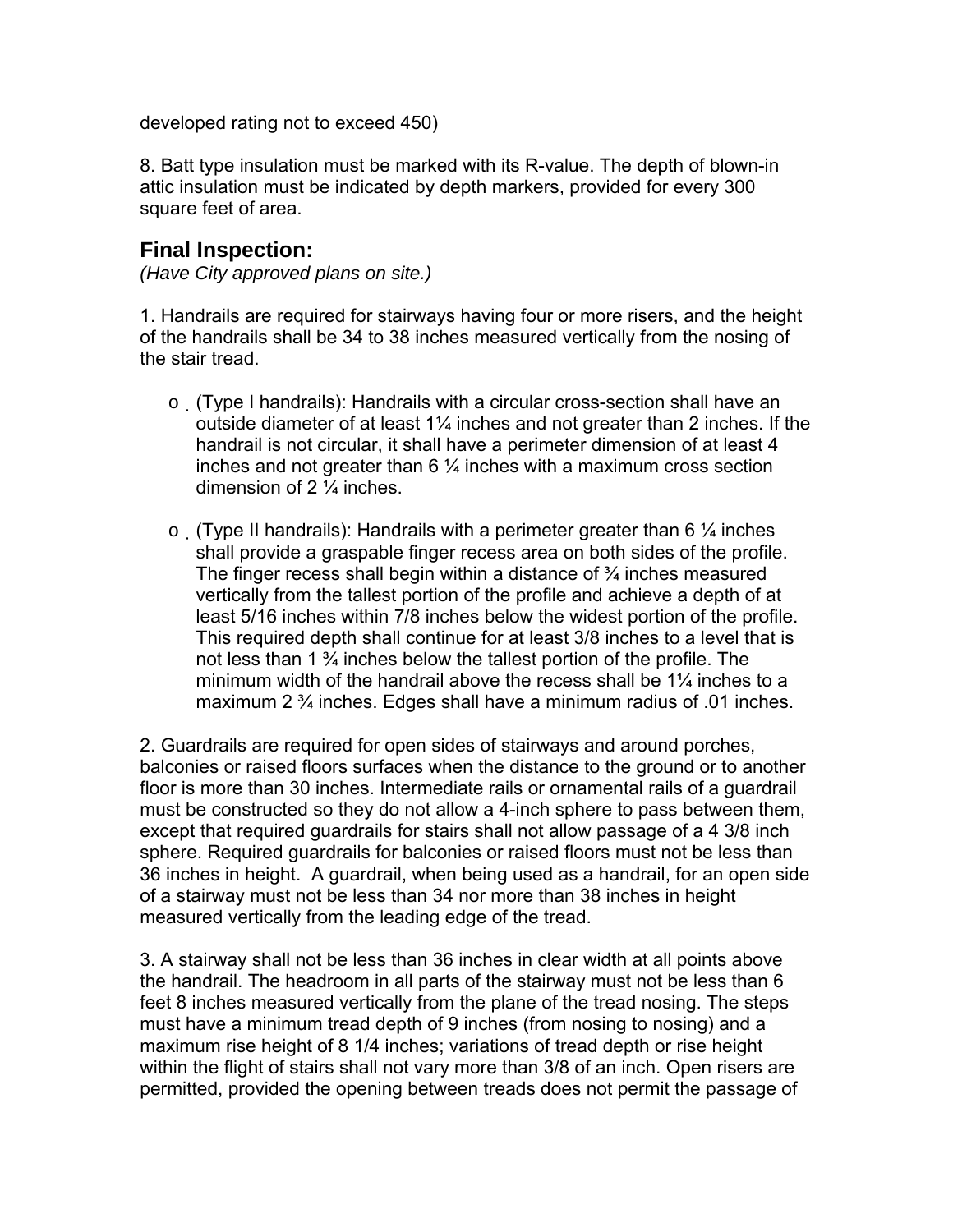a 4 inch diameter sphere.

4. An attached garage must provide protection from the spread of fire as follows:

- $\circ$  Garage ceilings below habitable space above must be protected by 5/8 inch type X gypsum board applied to the underside of the garage ceiling joists.
- o The supporting elements of a floor-ceiling assembly supporting habitable space above a garage shall be protected by minimum ½ inch gypsum board.
- o Doors opening from the garage to a sleeping room are not allowed.
- o Openings between the garage and house must be equipped with either a solid wood door of not less than 1 3/8 inch in thickness or 20 minute firerated doors.
- o The garage floor surface must be of noncombustible material, and shall slope toward the vehicle door opening.

5. A smoke detector is required in each bedroom, plus outside each sleeping area in the immediate vicinity of the bedroom and on each floor of the house including the basement but not the crawl space or uninhabitable attic. All smoke detectors shall be interconnected. The power for the smoke detectors must be from the house wiring and battery back up.

6. Yards must be graded to have surface water to drain away from the house, a minimum of 6 inches fall in the first 10 feet. Where lot lines or other physical barriers prohibit 6 inches of fall within 10 feet, drains or swales must be provided to achieve adequate drainage.

7. The crawl space must meet the requirements of items 2, 3 and 4 as listed under "Foundation Inspection." Crawl spaces must be free of wood and debris. All floor insulation must be installed with its vapor retarder turned toward the conditioned side. Any penetrations in the foundation wall must be sealed.

8. The attic must meet the requirements of item 10 as listed under "Framing Inspection." The attic must be properly cross-ventilated to allow free air movement. Insulation must be properly installed. Any attic with flooring and having a permanent stairway must have handrails and guardrails at the stairway.

9. Bathroom exhaust fans must be vented to the outside through the soffit or side wall and must be terminated at an approved vent terminal.

10. Roof drainage, such as gutters and down spouts, is required in areas with other than low shrink swell potential. Down spouts are required to extend a minimum of 5 feet from the house.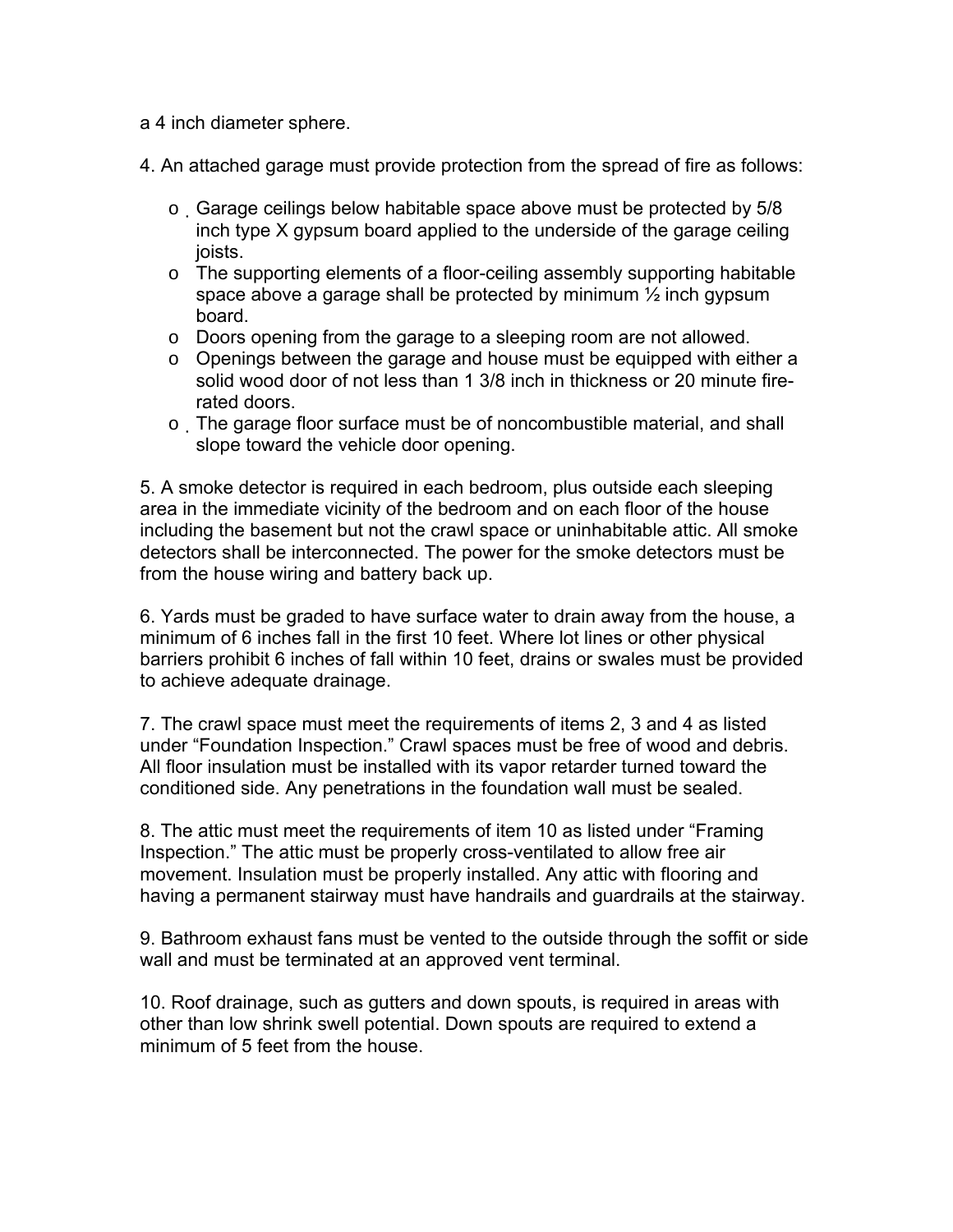11. Wood siding, sheathing and wall framing on the exterior of a building must be a minimum of 6 inches from the ground surface. Any structural untreated post or column must be supported by a metal stand off.

12. All decks, stoops, and porches attached to a house must be bolted to a pressure treated band board with minimum  $\frac{1}{2}$  inch bolts placed in a staggered pattern, at 1 foot on center.

13. Interior finish material must meet flame spread requirements of the code. The vapor retarder on batt insulation left exposed in unfinished areas must have a maximum flame spread rating of 25. Foam plastic materials must not be exposed to the interior, attic or crawl space.

14. All egress ramps shall have a maximum slope of not more than one in eight. Handrails are required on one side of ramps exceeding a slope of one in twelve. A 3-foot by 3-foot landing must be provided at top and bottom of ramps, where doors open onto the ramp, and where the ramp changes direction.

15. The under-floor area of all cantilevers and heated rooms built on piers or posts must be sealed and insulated with R-38.

16. Window and door glass located in specific hazardous locations must be safety glazing.

17. All finished space shall be shown on the City approved plans.

### **Final Pool Inspection:**

*(Have City approved plans on site.)* 

Pools and spas with circulation outlets shall be provided with entrapment protection. All outdoor private swimming pools, including in ground, above ground and on ground pools, hot tubs, and spas must be provided with a barrier. The barrier must comply with the following:

1. The top of the barrier (fence) shall be at least 48 inches above the finished ground level, measured from the outside.

2. All gates must be self-closing and self-latching and must close from the outside toward the pool.

3. If a wall of the house will serve as part of the barrier, (1) any door in that wall must be equipped with an alarm or (2) any door in that wall must be self closing and self latching with the release mechanism located at least 54 inches above the floor and the door must swing away from the pool area or (3) the pool has to be equipped with a power safety cover.